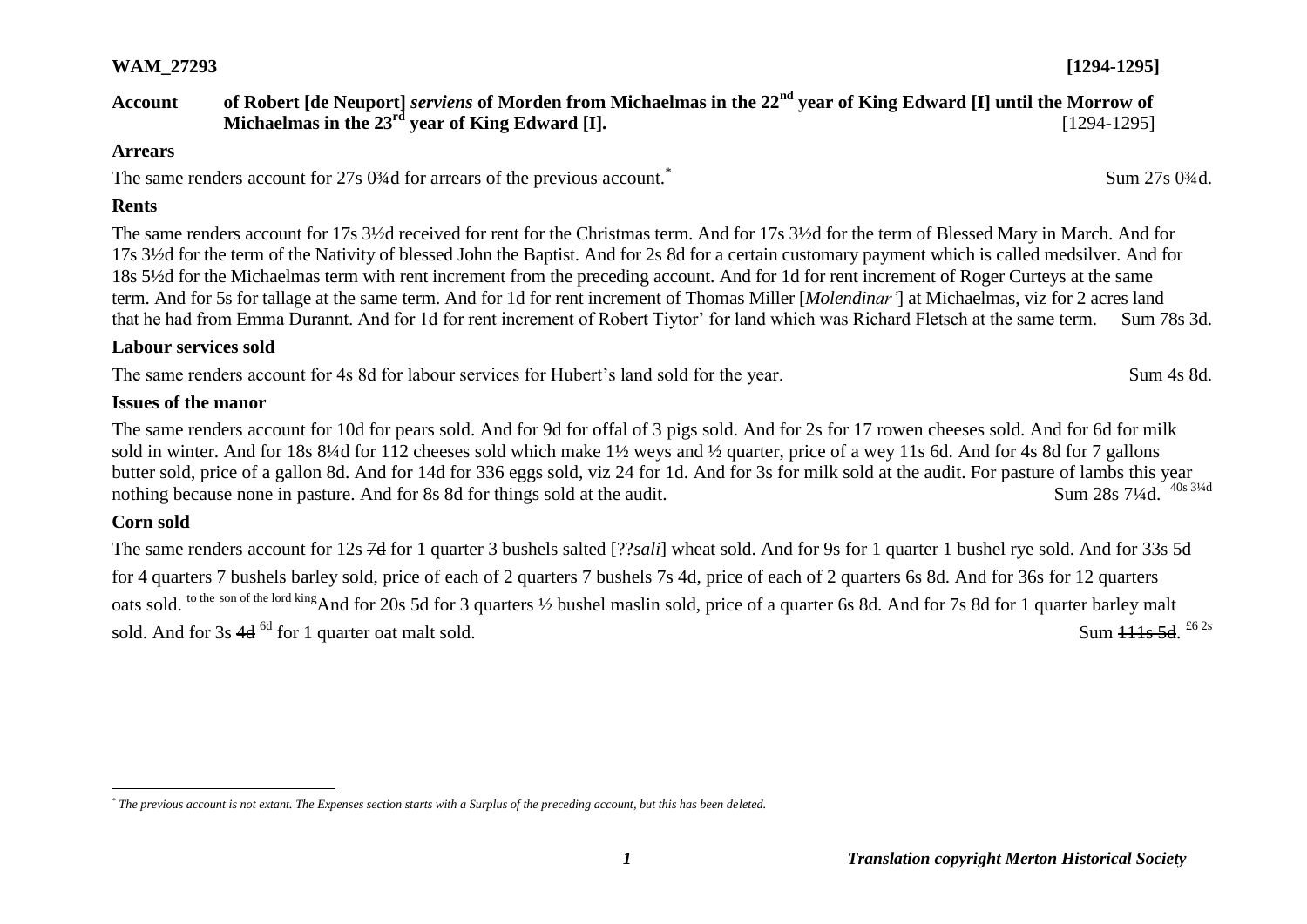## **Livestock sold**

The same renders account for 17s 4d for 2 oxen sold. And for 6s 8d for 1 steer sold. And for 4s 4d <sup>8d</sup> for 4 calves sold. And for 22s 2d for 19 wethers sold, price of each 14d. And for 11s 3d for 15 ewes sold in winter, price of each 9d. And for 15d for 3 hoggets sold in winter. And for 10s for 1 sow, 5 added hoggets sold. And for 7s for 7 hoggets sold. And for 9s  $\frac{93}{4}$ d  $\frac{8d}{4}$  for 29 geese sold, price of each 3¼d. And for 3s 6d for 14 capons sold. And for 4½d <sup>6d</sup> for 3 hens sold. And for 23d for 20 chickens sold. And for <del>18d</del> <sup>2s</sup> for 12 ducks sold. And for 4½d for the skins of 1 ewe, 3 hoggets, dead of murrain, sold. And for  $6d^{10d}$  for  $\frac{1}{2}$  ham sold. Sum £4 16s 23/4d £4 19s 11/2d

## **Fines and profits**

The same renders account for 8s 8d <sup>9s 2d</sup> for the Court on the Thursday in the morrow St Faith the Virgin. And for 2s 3d for the Court on the Thursday after the feast of St Gregory. And for 10s 3d for the Court and View on the Friday after the feast of blessed Mark the Evangelist. And for 15d for the Court on the Sunday after the Nativity of blessed John the Baptist. Sum 22s 5d.<sup>22s 11d</sup>

## **Foreign receipts**

The same renders account for 63s 8d for the tenths of the customary tenants [*deci Custumar'*].† Sum 63s 8d.

## **Sum total of receipts with arrears : £22 17s 11½d.**

## **Expenses**

## **Surplus**

Of which in surplus of the preceding account  $\frac{14s}{14s}$  8d.<sup>‡</sup>

## **Acquittances**

Also in acquittance of rent of John le Boser the beadle 20d for the year. In acquittance of rent of the same and Hubert's land for a certain customary payment which is called Medsilver 4d. Sum 2s. Sum 2s.

## **Rents paid**

Also in rent paid to W de Kenardele 4s. Sum 4s.

## **Cost of ploughs**

Also in 1 pair wheels bought for a plough 5d. In 5 plough feet bought  $11\frac{1}{4}$ d.<sup>10d</sup> In 5<sup>4</sup> sheaves of steel bought 3s <del>9d</del>. In 31<sup>33</sup> pieces of iron bought 4s 10d.<sup>2s 2d</sup> In stipend of the smith for applying the same  $\frac{8s}{6}$  7d  $\frac{5s}{6}$  In 2 ploughshares made from their own iron with old ploughshares 6d. In 2 ropes, 2 rings for tethering draught horses  $\frac{5\frac{1}{2}d}{1}$ . In shoeing 4 draught horses 14 $\frac{3}{4}d$ . Sum 20s 834d 13s 8d

Sum 14s 8d.

 $\overline{a}$  $^\dagger$  The rectory had not yet been appropriated, so this doesn't refer to tithes, but taxation tenths collected from customary tenants to be forwarded to the tax collectors. A tax assessment of a tenth for the shires and sixth from the cities and towns of the demesne, was granted in 1294 to Edward I. (Powicke The Thirteenth Century 1216-1307 (Oxford History of England - 2<sup>nd</sup> edn. 1962, reprinted 1985)) p.533. An acquittance dated February 1294/5 survives (WAM 5832) for the Abbey's contributions raised from temporalities and spiritualities of their manors of Battersea (£1 10s), Wandsworth (£1 14s 3¼d) and Morden (8s 4d), a total of *£3 12s 7¼d for the full year tax.*

*<sup>‡</sup> Arrears are listed at the beginning of the roll.*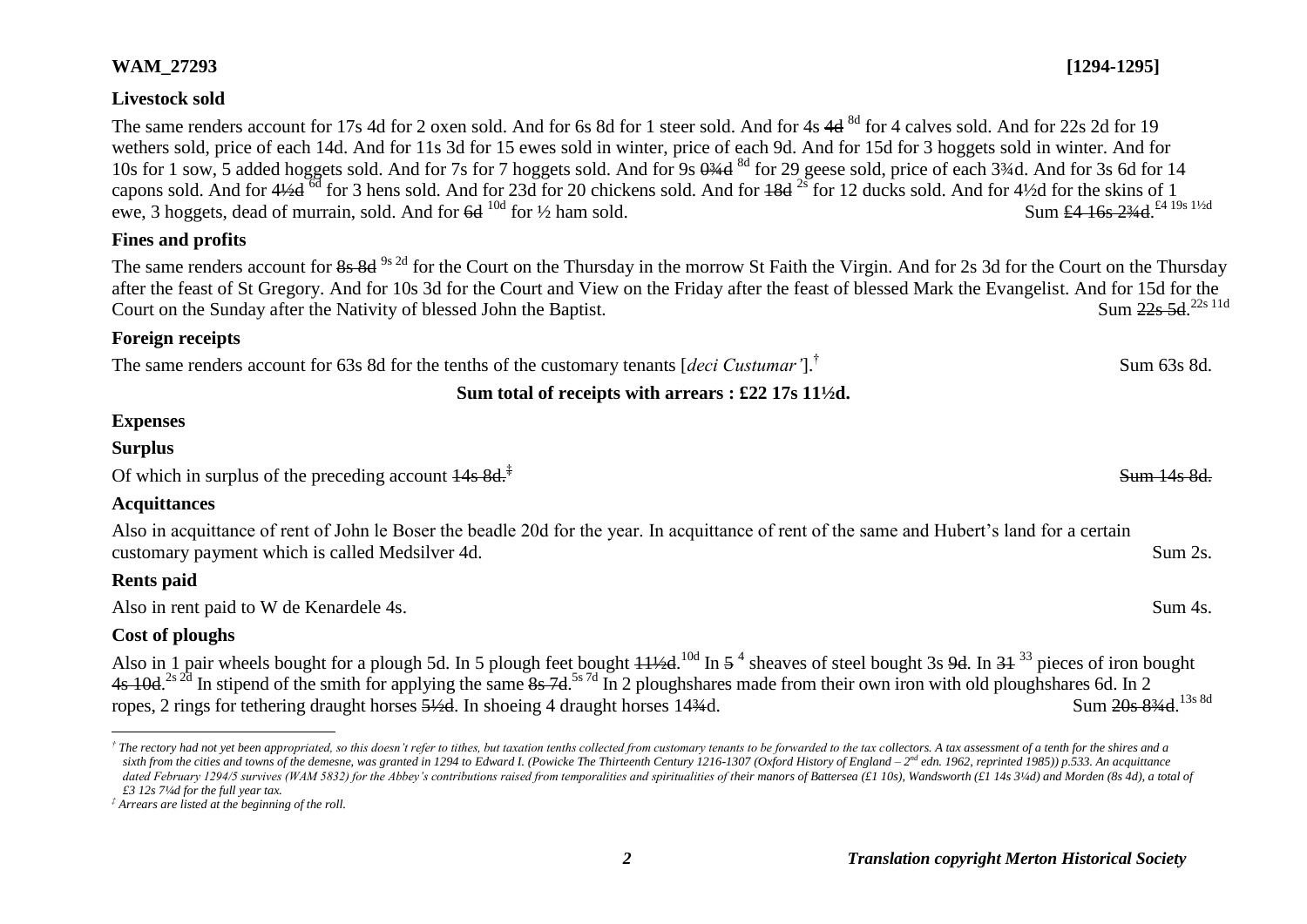#### **Cost of carts**

In 16 clouts and nails bought for carts 8¼d. In 1 pair wheels bought 2s. In 1 new piece of ironwork bought for the same 6s 8d. In binding the same 7d. In 2 iron frets bought 3d. In repairing 2 old cartwheels 11d, viz for <sup>5</sup> felloes bought and fitted and 4 iron bands bought with stipend of the smith. In 1 axle bought and fitted 2½d. In 2 iron bands bought for binding wheels 2d. In 2 girths bought 1d. In white-tawed leather bought 7d. In 1 pair traces bought 3d. In 2 collars bought 6d. In 1 hemp rope bought for cart 5d. In shoeing 2 carthorses 2s 4d. Sum 15s 814d 15s 41/4d

#### **Costs of the mill**

Also repairing bills 4d. In cogs and rungs bought 12½d. In nails bought for repairing the walls of the mill ¾d. In 1 basket bought for the mill 2d. In binding with 1 iron band the head of the driving-shaft [*capit' axis*] § of the mill 5d. In 50 boards bought for mending floor-planks and walls 13d. In 300 nails bought for the same 3¾d. In 42 featherboards bought 3s 2d. In curved piece[s] of wood bought for 1 cog-wheel 3s. In stipend of 1 man making the same wheel for 14 days 3s 2½d, taking per day 2¾d. In 2 braces bought for the same 4d. In making anew 2 bills from old 5d. In sharpening bills  $4d^{4d}$  for the year. In 29 boards bought for covering the outer wheel 21d. Sum 15s 71/<sub>2d</sub> 15s 7<sup>1</sup>/<sub>2d</sub>

### **Building costs**

Also in stipend of 1 man roofing 2 barns and the hall for 6½ days 19½d, taking per day 3d. In withies bought for the same 2d. In 2 hooks, 2 hinges bought for the small barn 3½d. In 1 saw, 2 hooks, 2 hinges bought for the sheep-house 4d. In stipend of the carpenter repairing the louvre For the hall for 2<sup>1</sup>/<sub>2</sub> days 8<sup>3</sup>/<sub>4</sub>d, taking per day 3<sup>3</sup>/<sub>4d</sub>. **\*\*** Sum 3s 1<sup>3</sup>/<sub>4d</sub>. Sum 3s 1<sup>3</sup>/<sub>4d</sub>.

### **Mowing and hoeing**

Also in mowing 11 acres meadow 3s 8d, price of an acre 4d. In hoeing oats for part 10d. and the rest by labour service Sum 4s 6d.

#### **Harvest costs**

Also in fish bought for the use of 24 men at 2 dry boonworks by custom in harvest  $13d$ . <sup>12d this year because of a dearth of fish and gurnard</sup> In fish bought for the use of 72 men reaping with the household servants at 2 boonworks 2s 4d. <sup>this year because of the aforesaid reason</sup> In meat for the same 2 hams. In meat bought for the use of the *serviens*, reap-reeve, beadle and dairy worker for 6 weeks 8d and 2½ hams.†† In fish for the same 20d. In expenses of the 4 aforesaid, 1 smith, 2 millers, 8 household servants and 1 stacker for 'harvest goose' 2s. In candles bought 3d. In reaping 6 acres rye, 4½ acres peas, 21 acres oats by piece-work 10s 4d, price of an acre 4d.<sup>‡‡ and for each acre 1 loaf</sup> In reaping 22 acres oats by piece-work 6s 5d, per acre 3½d.

Sum 24s <del>9d</del>.<sup>8d§§</sup>

 $\overline{a}$ 



*<sup>§</sup> i.e the axle which turns the stones – M Page – pers. comm. 22.7.05*

*<sup>\*\*</sup> 2½ days @ 3¾d = 9¼d.*

*<sup>††</sup> The hams were from stock – see Larder account on dorse.*

*<sup>‡‡</sup> 31½ acres @ 4d = 10s 6d.*

*<sup>§§</sup> These figures only total 24s 4d.*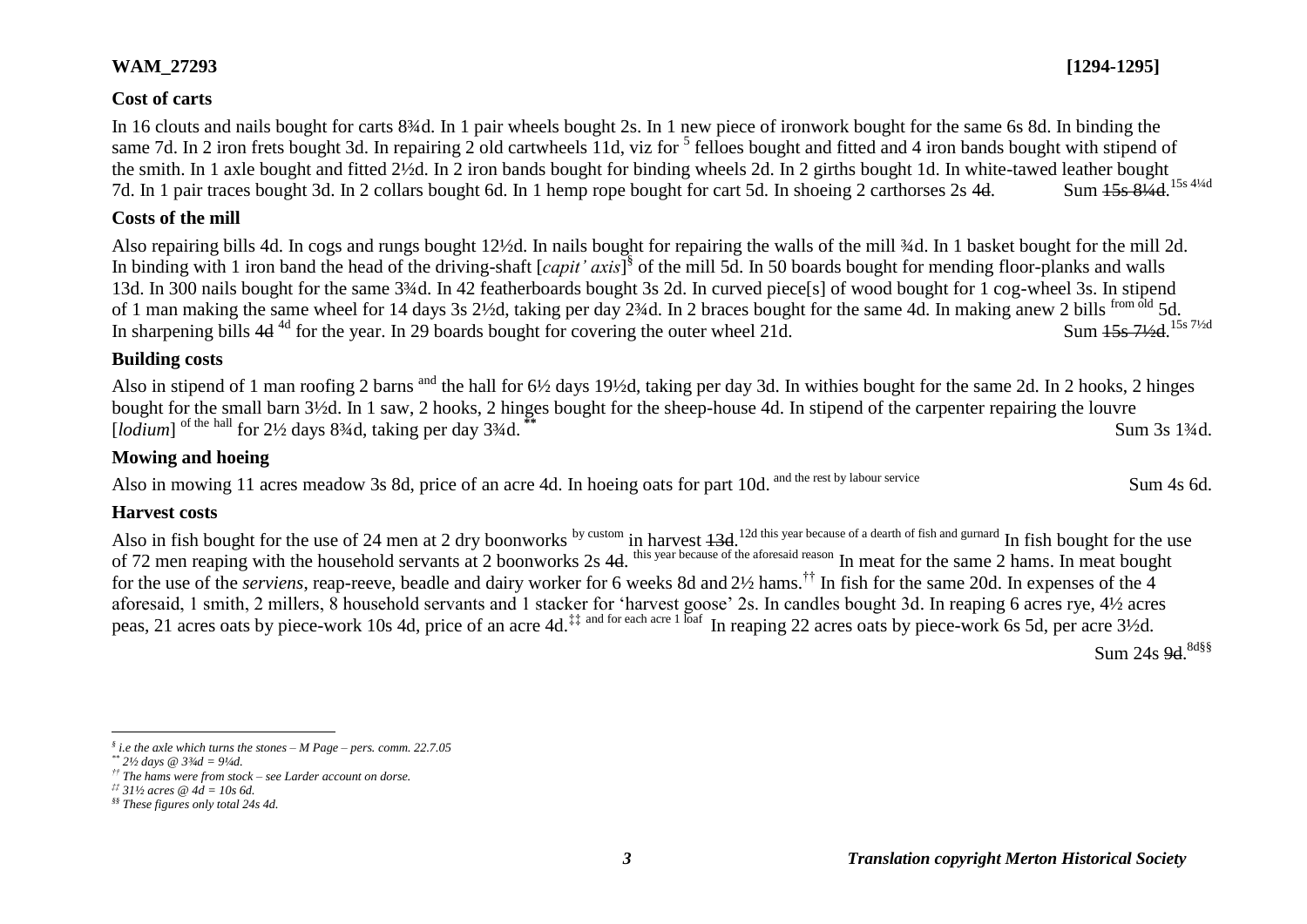#### **Petty expenses**

Also in  $\frac{1}{2}$  quarter <sup>6 bushels</sup> salt bought  $4s$ <sup>2s 6d</sup> In sheep-salve bought 6d. In 1<sup> wheel</sup> barrow <sup>with wheel</sup> bought 6d. In binding the same wheel 3d. In 1 basket <sup>of withies</sup> bought for corn 5d. In expenses of 13 servants for Christmas Day 19½d. In ferrying corn at Chelsea [*Chelehuthe*] <sup>Lambeth [*Lamhuthe*]</sup> on 12 occasions 2s. In planting 6 bushels beans 6d, because the rest by labour service. In felling 1 oak for timber for the gate and felling 1 oak for a gutter in le Mersh with sawing the same 14d. In binding 2 buckets for the dairy 1½d. In scouring 102 perches of ditch around Medhawe 4s 9d, price of each of 24 perches 3/4d, price of each of 78 perches 1/2d. In making 2 perches of wall beside the gate 10d. In 1 cover [?*overschid*]\*\*\* bought for the gate 10d. In stipend of 1 carpenter making the same for 7½ days 20½d, taking per day 2¾d. In <sup>11</sup>/<sub>2</sub> 100 nails for the aforesaid gate 1½d. In making 1 perch of wall between the hay-house and the cow-house 5d. In binding 2 barrels, 4 tubs and 1 cask with girdles bought 9d. In 5 ells of canvas bought for making 1 tablecloth 10d. In 1 small mould bought for cheese 1¼d. In 1 ell of linen cloth bought for the dairy 2½d.

Sum <del>21s 73⁄4d</del>. <sup>20s 0½d</sup>

#### **Stipends**

In stipend of R *serviens* for the year 13s 4d. In stipend of 4 servant ploughmen and 1 carter for the same period 22s 6d. In stipend of the dairy worker for the year 3s 6d. In stipend of the cowman for the year 2s 6d. In stipend of 1 stacker in harvest 3s. In stipend of 1 reap-reeve 3s.

Sum 47s 10d.

## **Threshing**

Also in threshing 95 quarters 3 bushels wheat, 6 quarters 1½ bushels rye, 18s 10d, viz 9 bushels for 2½d. In threshing 6 quarters 7 bushels beans and peas 12d, viz 9 bushels for 2d. In threshing 18 quarters 6 bushels barley 2s 1d, viz 9 bushels for 1½d. In threshing 144 quarters oats 10s 8d, viz 9 bushels for 1d. In winnowing half the total of the said corn by piece-work 2s 6d, viz 4 quarters per 9 bushels for 1d. Sum 35s 1d.

| <b>Livestock bought</b> |  |
|-------------------------|--|
|-------------------------|--|

Also in 3 pigs bought 9s. Sum 9s.

#### **Expenses of bailiff**

Also in expenses of brother R de Waltham 9s by 6 tallies. In expenses of brother N de Neuport 6d. because without tally Sum 9s 6d.

#### **Deliveries**

Also delivered to brothers R de Hadham and R de Morton £6 18s 4d by 5 tallies. Also delivered to brother R de Waltham 36s by 1 tally. Also delivered for keeping watch at the Marsh [*Mar'*] 3s. Sum £8 17s 4d.

> **Sum of all expenses and deliveries £19 15d**. And he owes 76s 8½d which he paid at the audit to brother R de Waltham by tally and so he is quit.

 $\overline{a}$ *\*\*\* WAM 27295 and 27296 have entries relating to a lintel for the solar door [*overchip*]. Could this be a variant spelling?*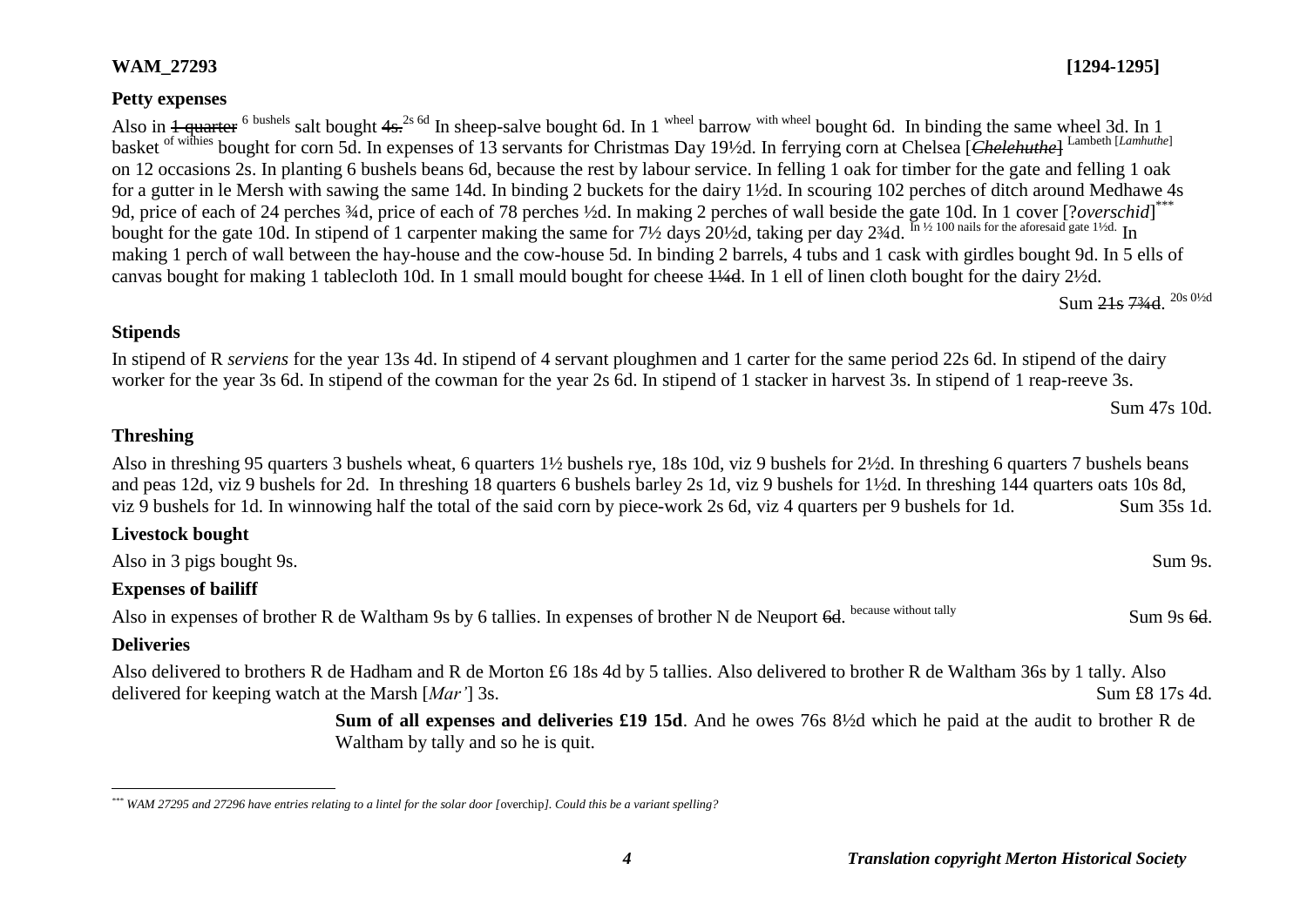## *DORSE*

### **Issues of the Grange**

| Wheat                                            | The same renders account for 88 quarters 1 bushel wheat, 7 quarters 2 bushels curall of the same threshed by piece-work. And for 4                                                                                                                                                                                                                                                                                                                                                                                                                                                                |  |
|--------------------------------------------------|---------------------------------------------------------------------------------------------------------------------------------------------------------------------------------------------------------------------------------------------------------------------------------------------------------------------------------------------------------------------------------------------------------------------------------------------------------------------------------------------------------------------------------------------------------------------------------------------------|--|
| 3-fold, 13 quarters<br>1 bushel more             | quarters 2 bushels threshed by servants. Sum 99 quarters 5 bushels.                                                                                                                                                                                                                                                                                                                                                                                                                                                                                                                               |  |
| Of which                                         | In sowing over 63 acres land 15 quarters, $6$ bushels <sup>21/2 bushels</sup> over the acre 2 bushels. In livery of R <i>serviens</i> for the year except 6 weeks in<br>harvest 5 quarters 6 bushels, taking per week 1 bushel. In making maslin for servants' livery 7 quarters 1 bushel curall. Also delivered to<br>brother R de Fanelor' 68 quarters. In expenses as regards harvest boonworks 7½ bushels. In household expenses in harvest 1 quarter. In<br>sale 1 quarter 3 bushels. In sale at the audit $\frac{1}{2}$ bushel. Sum 99 quarters 5 bushels. And none remains. <sup>TTT</sup> |  |
| Rye<br>$3$ -fold, $2\frac{1}{2}$ bushels<br>more | The same renders account for 2 quarters rye threshed by servants. And for 6 quarters 1½ bushels threshed by piece-work. Sum 8 quarters<br>$1\frac{1}{2}$ bushels.                                                                                                                                                                                                                                                                                                                                                                                                                                 |  |
| Of which                                         | In sowing over 7 acres 1 quarters 6 bushels, viz over the acre 2 bushels. In maslin for servants' livery 3 quarters 5 bushels. In expenses as regards harvest boonworks 1 quarter. In baking for reaping corn by piece-work t<br>bushels. In expenses of haymaking 1 bushel. In sale 1 quarter 1 bushel. In livery of the beadle for 2 weeks before Michaelmas 2 bushels.<br>Sum as above. And none remains.                                                                                                                                                                                      |  |
| <b>Barley</b><br>2-fold 2 quarters<br>more       | The same renders account for 18 quarters 6 bushels barley threshed by piece-work. And for 2 quarters threshed by servants by 1 tally.<br>Sum 20 quarters 6 bushels.                                                                                                                                                                                                                                                                                                                                                                                                                               |  |
| Of which                                         | In sowing over 11 acres $5\frac{1}{2}$ quarters, viz over the acre $\frac{1}{2}$ quarter. In maslin for servants' livery 7 quarters 7 bushels. In making malt                                                                                                                                                                                                                                                                                                                                                                                                                                     |  |
|                                                  | $2\frac{1}{2}$ quarters. In sale 4 quarters 7 bushels. Sum as above. And none remains.                                                                                                                                                                                                                                                                                                                                                                                                                                                                                                            |  |
| <b>Beans</b><br>$2\frac{1}{2}$ -fold             | He also renders account for 2 quarters beans threshed by piece-work. Of which in planting <sup>over 3 acres</sup> 1 quarter 6 bushels. In servants'<br>livery 2 bushels. Sum as above. And none remains.                                                                                                                                                                                                                                                                                                                                                                                          |  |
| <b>Peas</b> bad seed 1<br>quarter 6 bushels      | The same renders account for 4 quarters 7 bushels peas threshed by piece-work. Of which in sowing over 14½ acres 3 quarters 5 bushels. In<br>servants' livery 1 quarter 2 bushels. Sum as above. And none remains.                                                                                                                                                                                                                                                                                                                                                                                |  |

 $\overline{a}$ *††† These figures only total 99 quarters 4 bushels.*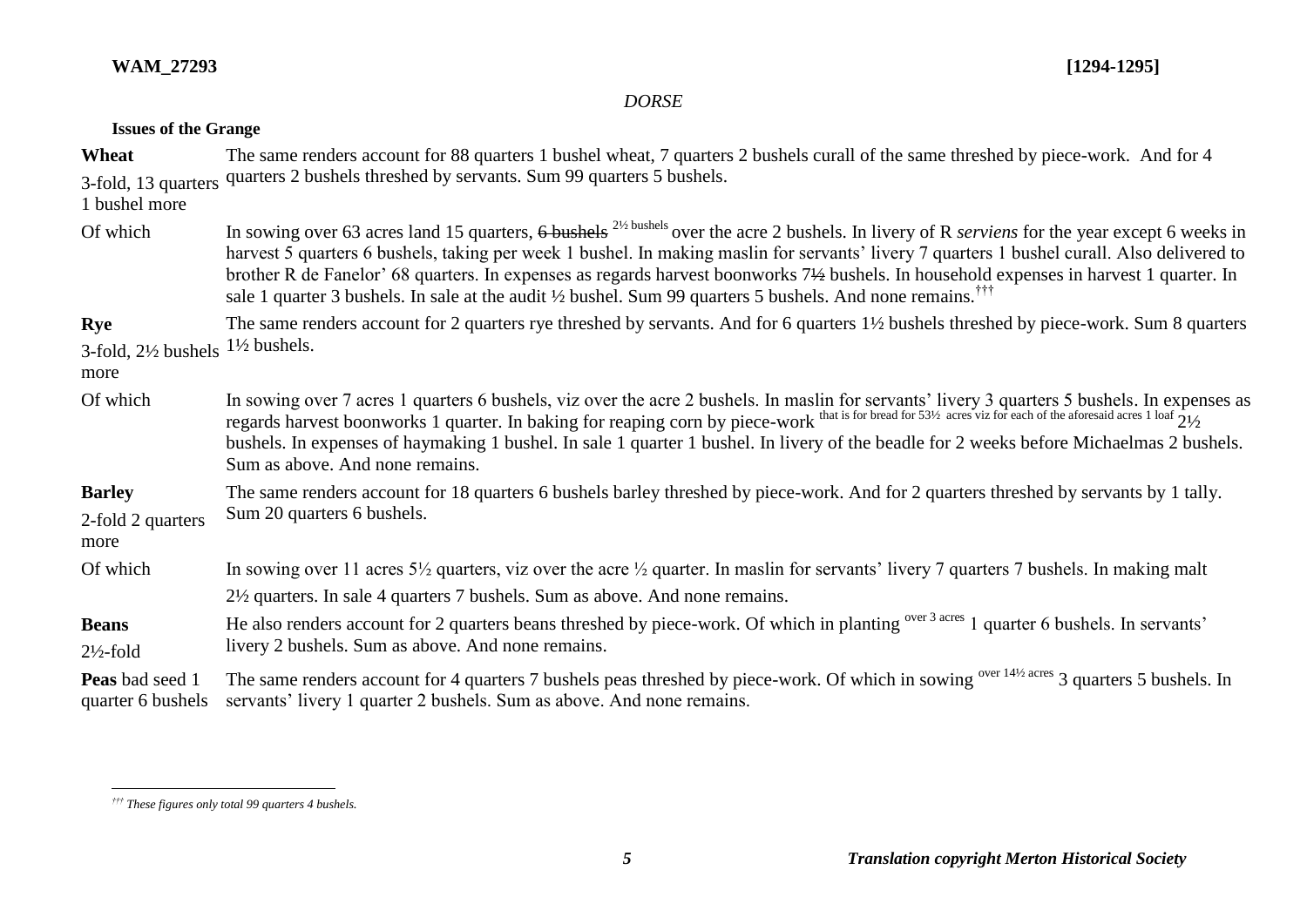**Oats**  2-fold, 15 quarters quarters. The same renders account for 144 quarters oats threshed by piece-work. And for 6 quarters estimated in sheaves for ox fodder. Sum 150

2 bushels more

- Of which In sowing over  $128^{1/2}$  acres 64 quarters 2 bushels, viz over the acre. <sup>1/2 quarter</sup> In making meal 2 quarters. In fodder for 2 carthorses from Michaelmas until the day of blessed Barnabas the Apostle for 255 nights 15 quarters 7½ bushels, taking per night ½ bushel. In fodder for 4 draught horses from Christmas Eve until the day of blessed Gregory George for 121 nights, 3 quarters 6 bushels 1 peck, taking per night 1 peck. In expenses of brother R de Waltham 6½ bushels by 5 tallies. Also delivered to R de Chelsham 1 quarter by writ [*bre*]. Also delivered to brother R de Fanelor' 36 quarters 6 bushels. Also delivered to the reeve of Battersea 6 quarters. In making malt 2½ quarters. In ox fodder by estimation in sheaves 6 quarters. In sale 12 quarters. In sale at the audit 3 quarters 5 bushels. And none remains.<sup>‡‡‡</sup>
- **Servants' livery** The same renders account for 2 quarters 5½ bushels maslin of the remaining. And for 7 quarters 1 bushel curall wheat, 3 quarters 5 bushels rye, 7 quarters 7 bushels barley, 2 bushels beans, 1 quarter 2 bushels peas made. And for 22 quarters 6 bushels multure of the mill. Sum 45 quarters 4½ bushels.
- Of which In livery of 1 carter and 4 servant ploughmen from Michaelmas until Easter for 26 weeks 4 days, 14 quarters 5½ bushels, taking a quarter per 9 weeks. In livery of the same from the same day until Michaelmas for 25 weeks 3 days 12 quarters 5 bushels 1 peck, taking a quarter per 10 weeks. In livery of 1 dairy worker from Michaelmas until Easter 2 quarters 5 bushels, taking a quarter per 10 weeks. In livery of the same from the same day until Michaelmas except 6 weeks in harvest, 1 quarter 5 bushels, taking a quarter per 12 weeks. In livery of 1 cowman for the year 3 quarters 5½ bushels, taking a quarter per 13 weeks. In livery of 1 harrower for 8 weeks at the time of Lenten sowing 1/2 quarter. this year In livery of a second carter for 7 weeks in summer 1/2 quarter. for carrying marl In livery of 1 stacker from the feast of blessed Peter ad Vincula until Michaelmas 5½ bushels 1 peck, taking a quarter per 12 weeks. In sale 3 quarters ½ bushel. Sum 40 quarters ½ bushel. And there remain 5½ quarters.

**Malt** The same renders account for 2<sup>1</sup>/<sub>2</sub> quarters barley malt, 2<sup>1</sup>/<sub>2</sub> quarters oat <sup>malt</sup> made. Sum 5 quarters.

Of which In expenses as regards 2 harvest boonworks 1½ quarters. In household expenses in harvest 1½ quarters. In sale 2 quarters. Sum as above. And none remains.

 $\overline{a}$ *‡‡‡ These figures total 154 quarters 4 bushels 1 peck, not 150 quarters.*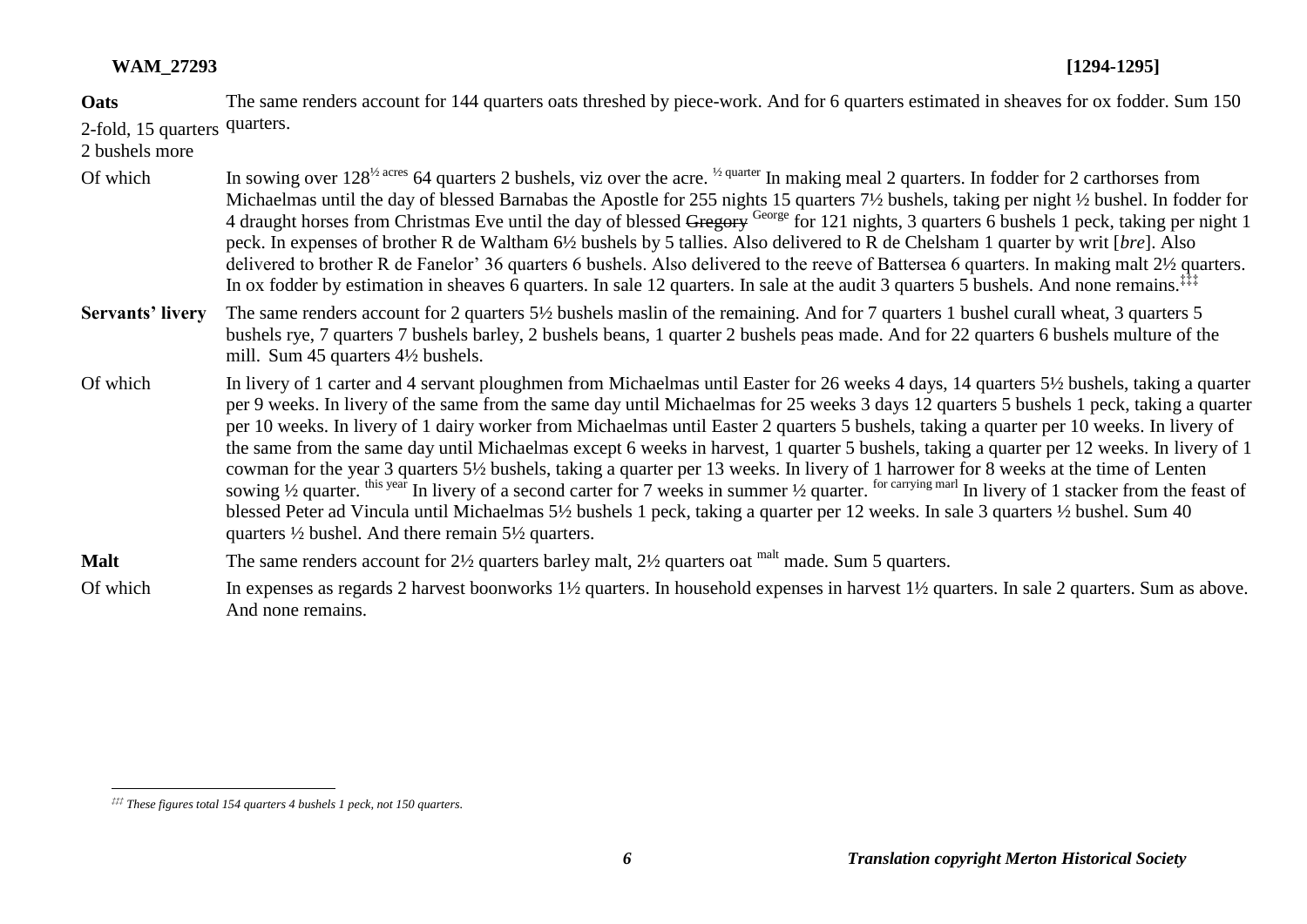|                       | <b>LIVESTOCK</b>                                                                                                                                                                                                                |
|-----------------------|---------------------------------------------------------------------------------------------------------------------------------------------------------------------------------------------------------------------------------|
| <b>Horses</b>         | The same renders account for 2 carthorses from the remaining. And there remain 2 horses.                                                                                                                                        |
| <b>Draught horses</b> | The same renders account for 4 draught horses from the remaining. And there remain 4 draught horses.                                                                                                                            |
| Oxen                  | The same renders account for 19 oxen from the remaining. Of which in sale 2. And there remain 17.                                                                                                                               |
| Cows                  | The same renders account for 8 cows from the remaining. And there remain 8 cows.                                                                                                                                                |
| <b>Steers</b>         | The same renders account for 2 steers from the remaining. Of which in sale 1. And there remains 1, now a bull.                                                                                                                  |
| <b>Heifers</b>        | The same renders account for 1 heifer from the remaining. And there remains 1, now a cow.                                                                                                                                       |
| <b>Bullocks</b>       | The same renders account for 3 bullocks from the remaining. And there remain 3, of which 2 are male.                                                                                                                            |
| <b>Yearlings</b>      | The same renders account for 3 yearlings from the remaining. And there remain 3.                                                                                                                                                |
| <b>Calves</b>         | The same renders account for 7 calves of issue, no more because 1 cow was sterile. Of which in tithe 1, with 4 calves of the past year<br>before not tithed. In sale 4. Sum 5. And there remain 2.                              |
| <b>Wethers</b>        | The same renders account for 18 wethers, 1 added hogget, from the remaining. Sum 19. And all accounted in sale in winter. And none<br>remains.                                                                                  |
| <b>Ewes</b>           | The same renders account for 11 ewes, 5 added hoggets, from the remaining. Of which in sale before lambing and shearing 15. In<br>murrain before lambing and shearing 1. Sum 16. And none remains.                              |
| <b>Hoggets</b>        | The same renders account for 6 hoggets from the remaining. Of which in murrain before shearing 3. In sale before shearing 3. Sum 6.<br>And none remains.                                                                        |
| <b>Pigs</b>           | The same renders account for 1 sow, 12 hoggets from the remaining. And for 3 pigs of purchase. Sum 16.                                                                                                                          |
| Of which              | In the larder 3 pigs. In sale in winter 1 sow, 12 hoggets. Sum as above. And none remains.                                                                                                                                      |
| <b>Geese</b>          | The same renders account for 17 geese from the remaining, of which 5 are breeding females. And for 30 of issue. Sum 47.                                                                                                         |
| Of which              | In tithe 3. In expenses as regards harvest goose 2. In expenses of brother R de Waltham 1 by tally. In sale 29. Sum 35. And there remain<br>12 geese, of which 5 are breeding females.                                          |
| <b>Capons</b>         | The same renders account for 19 capons from the remaining. And for 12 made. Sum 31.                                                                                                                                             |
| Of which              | In expenses of brother R de Waltham 1 by tally. In sale 14. Sum 15. And there remain 16 capons.                                                                                                                                 |
| <b>Hens</b>           | The same renders account for 2 cocks, 7 hens, 4 chickens from the remaining. And for 10 hens from rent. And for 32 chickens of issue.                                                                                           |
|                       | Sum 55. Of which in expenses of brother R de Waltham 1 chicken by tally. In making capons 12. Also delivered to brother R de Hadham<br>10 hens by tally. In sale 3 hens, 20 chickens. Sum 46. And there remain 2 cocks, 7 hens. |